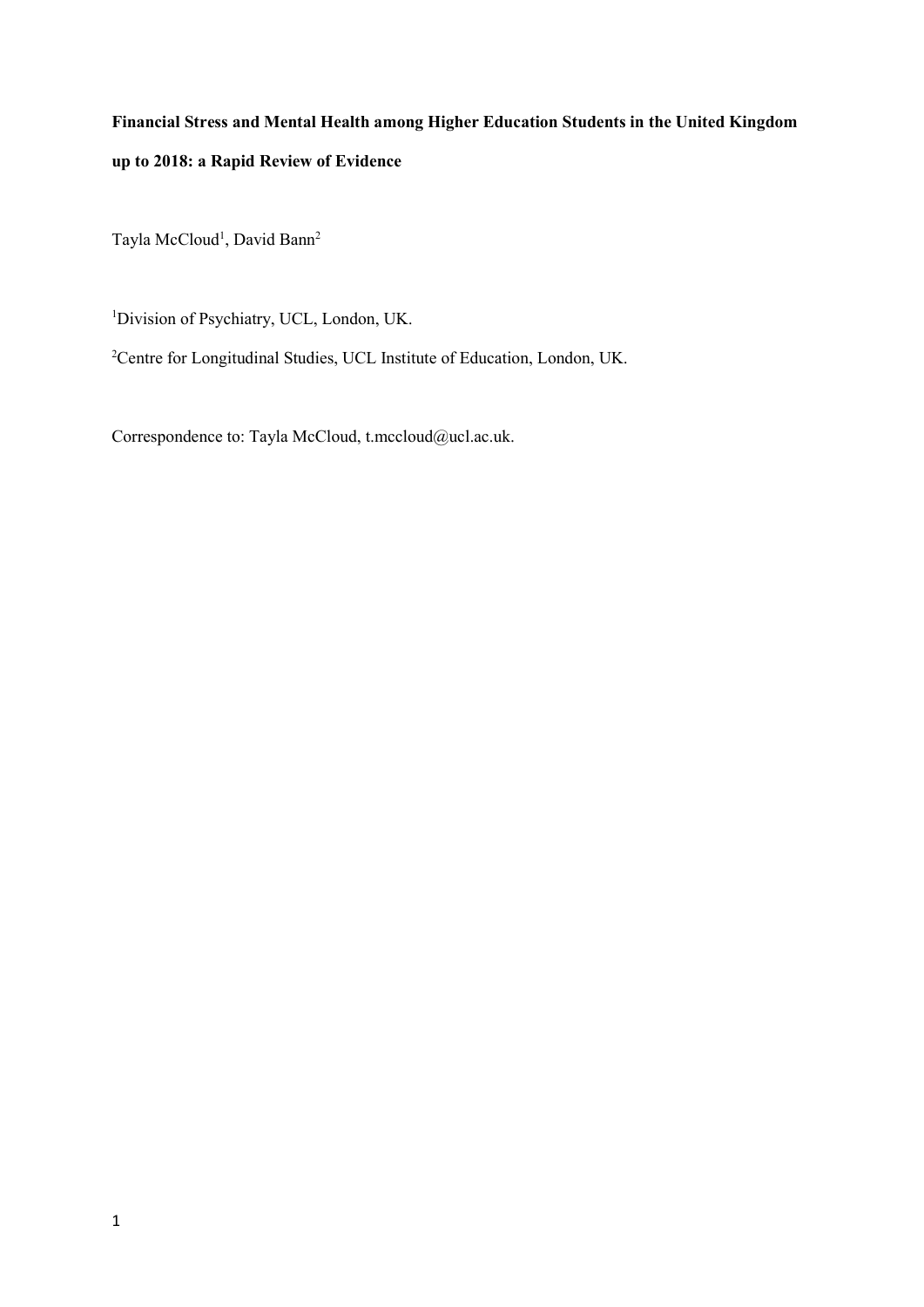#### Introduction

In the UK, as in many other high-income countries, debt due to higher education has increased substantially in recent decades. For example, as of 2018, the average student in England will have accrued £50,000 of debt upon university completion. The prevalence of common mental health problems has also increased, alongside these increased financial pressures. However, it is as yet unclear whether there is an association between financial stress and mental health among higher education students.

# **Methods**

We conducted a rapid review of the peer-reviewed scientific literature to examine the links between indicators of financial stress and mental health among university students in the UK. Studies were located through a systematic search of Psychinfo, Pubmed and Embase up to November 2018. Eligible studies were English-language publications testing the association between any indicator of financial stress and mental health among higher education students in the United Kingdom.

# Results

The search strategy above yielded 1,272 studies, from which only 9 met the inclusion criteria. A further two studies were identified through hand-searching. Financial indicators included amount of debt, experience of financial difficulties and financial concerns/debt worry. There was little evidence that debt level was associated with mental health—only 3 of 7 studies found an association in the expected direction between higher debt and worse mental health. Evidence was more consistent for a cross-sectional relationship between subjective measures of financial difficulty (7 of 7 studies) and debt worry/financial concern (4 of 5 studies) with worse mental health, though longitudinal evidence was very limited.

# Conclusion

Among higher education students in the UK, there is little evidence that the amount of debt is associated with mental health, while subjective measures of higher financial stress are more

2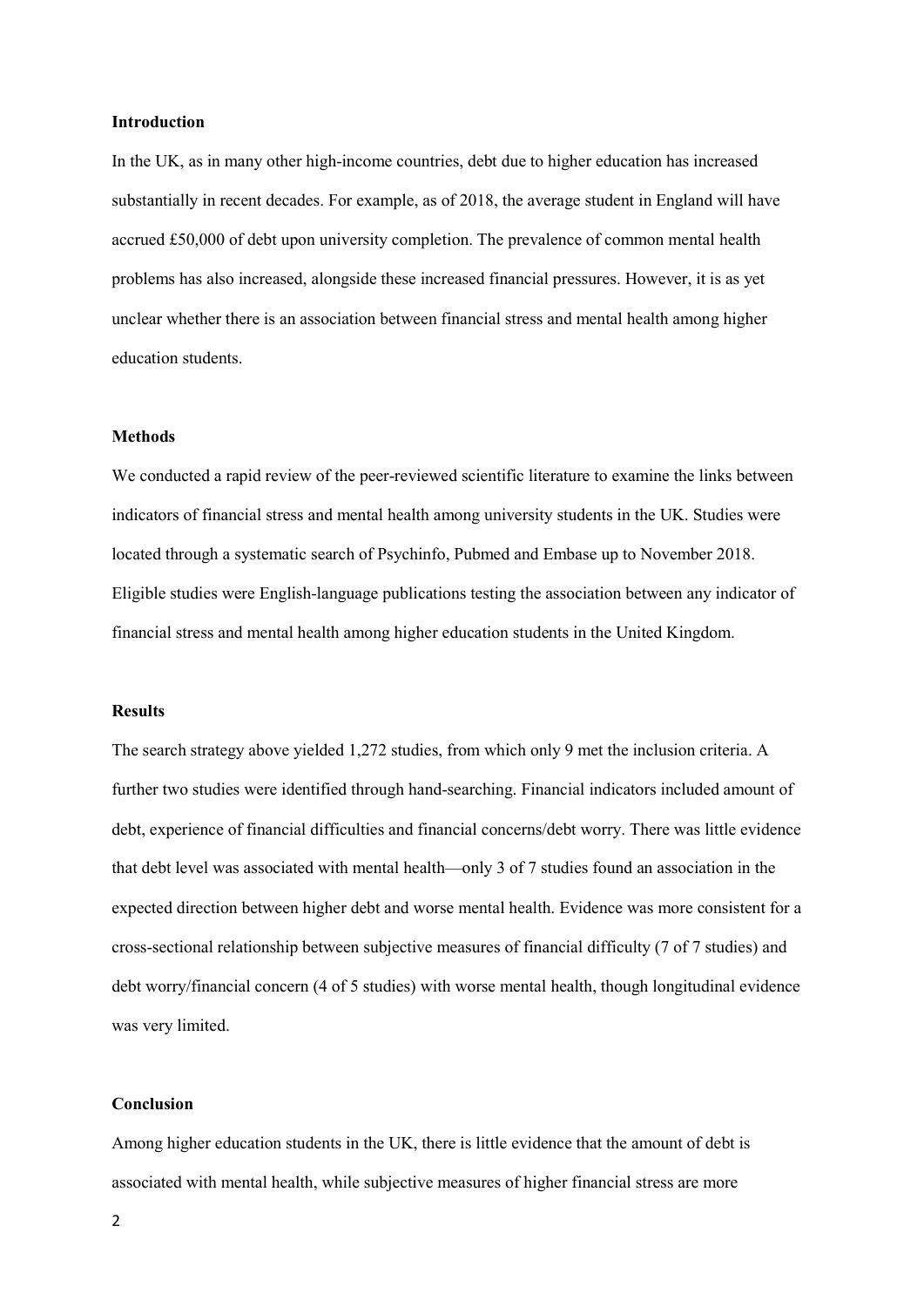consistently associated with worse mental health outcomes. The identified evidence was judged to be weak due to uncertain study generalisability, and the potential for bias due to common causes of financial stress and mental health outcomes (confounders). Thus, further research is required to examine whether links between financial stress and mental health outcomes are robust and causal in nature.

Key words: Debt, financial stress, mental health, psychological wellbeing.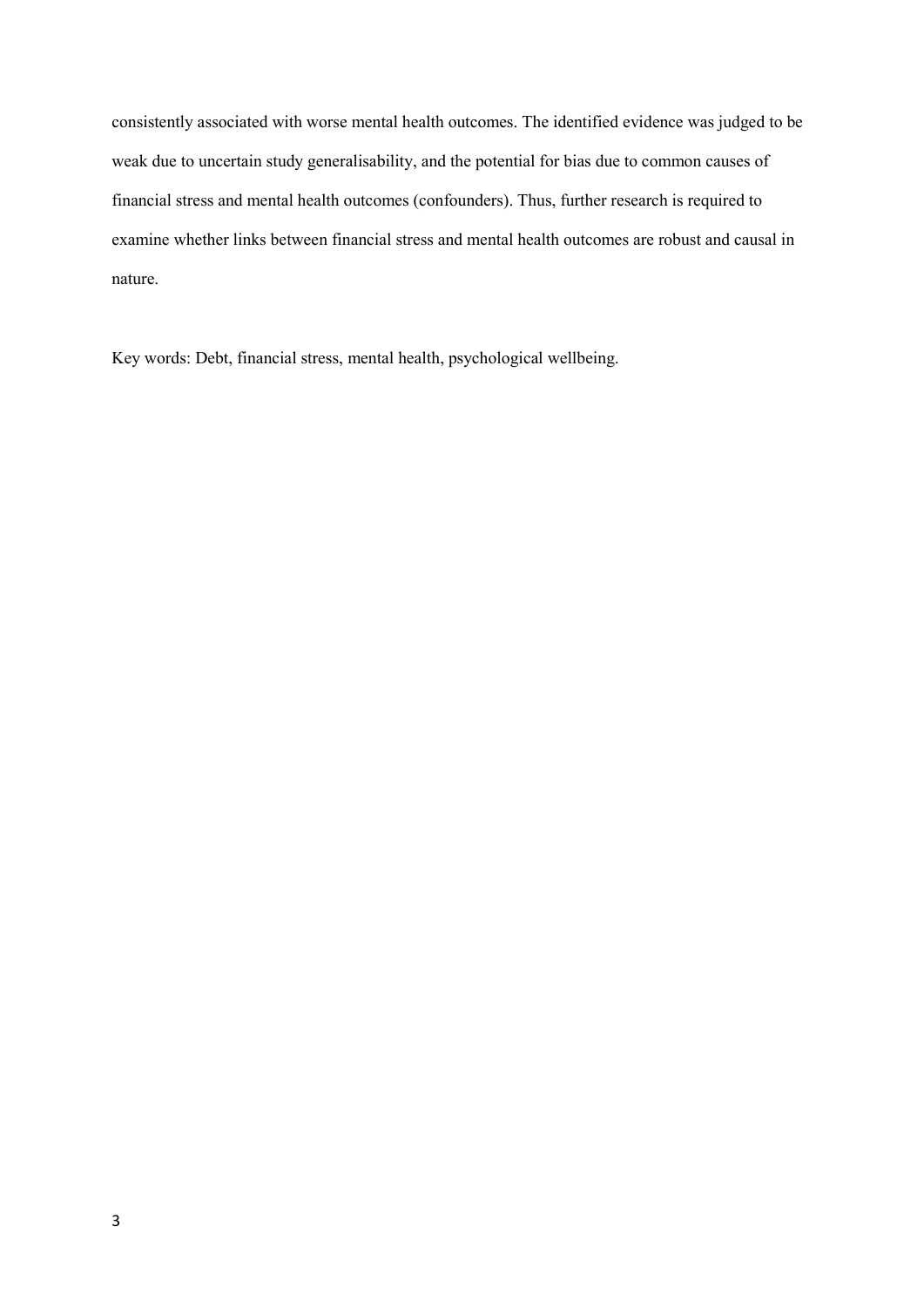# Introduction

As participation in higher education has expanded in recent decades, its funding has undergone marked change. The UK has moved from a taxpayer-funded to an individual-funded system, and with this tuition fees have increased and grants have been replaced by loans. This leaves the average student in the UK - particularly England - with average debts of over  $£50,000<sup>1</sup>$ . While there are specific repayment criteria - students only have to make repayments if their post-graduation earnings exceed £25k per annum – these are not widely understood<sup>2</sup>. A recent government report found that 19% of university applicants didn't know how much they would be taking out in loans, but 72% anticipated undertaking paid work to cope with the increased financial demands<sup>3</sup>. In a study published in 2004, 21% of students surveyed at a university in London reported experiencing a major financial crisis in the past year<sup>4</sup>. There is growing concern among students, the wider public, and policymakers that this debt burden may have a negative impact on students' mental health.

Andrews and Wilding reported in 2004<sup>4</sup> that among students without a history of mental health problems, 20% reported clinical levels of anxiety by halfway through their degree, and 9% reported depression. This is likely in part because students typically start university at an age where they are particularly vulnerable to developing mental health disorders such as depression and anxiety<sup>5</sup>, but the numbers appear to be rising. A recent report indicated that from 2006/7 to 2015/16 the number of higher education students who reported mental health disorders rose five-fold, and university deaths by suicide increased by 79%<sup>6</sup>. As a result, student mental health services are under pressure - the Royal College of Psychiatrists reported in  $2011<sup>7</sup>$  that the demand for student mental health services in the UK had been increasing in recent years, and a 2016 report by the Higher Education Policy Institute stated that this demand is not being met<sup>8</sup>. Moreover, consequences of poor mental health can include poor academic performance and even dropping out of university<sup>9,10</sup>. These trends have implications for individuals, their families, the higher education sector and the public health community<sup>11</sup>.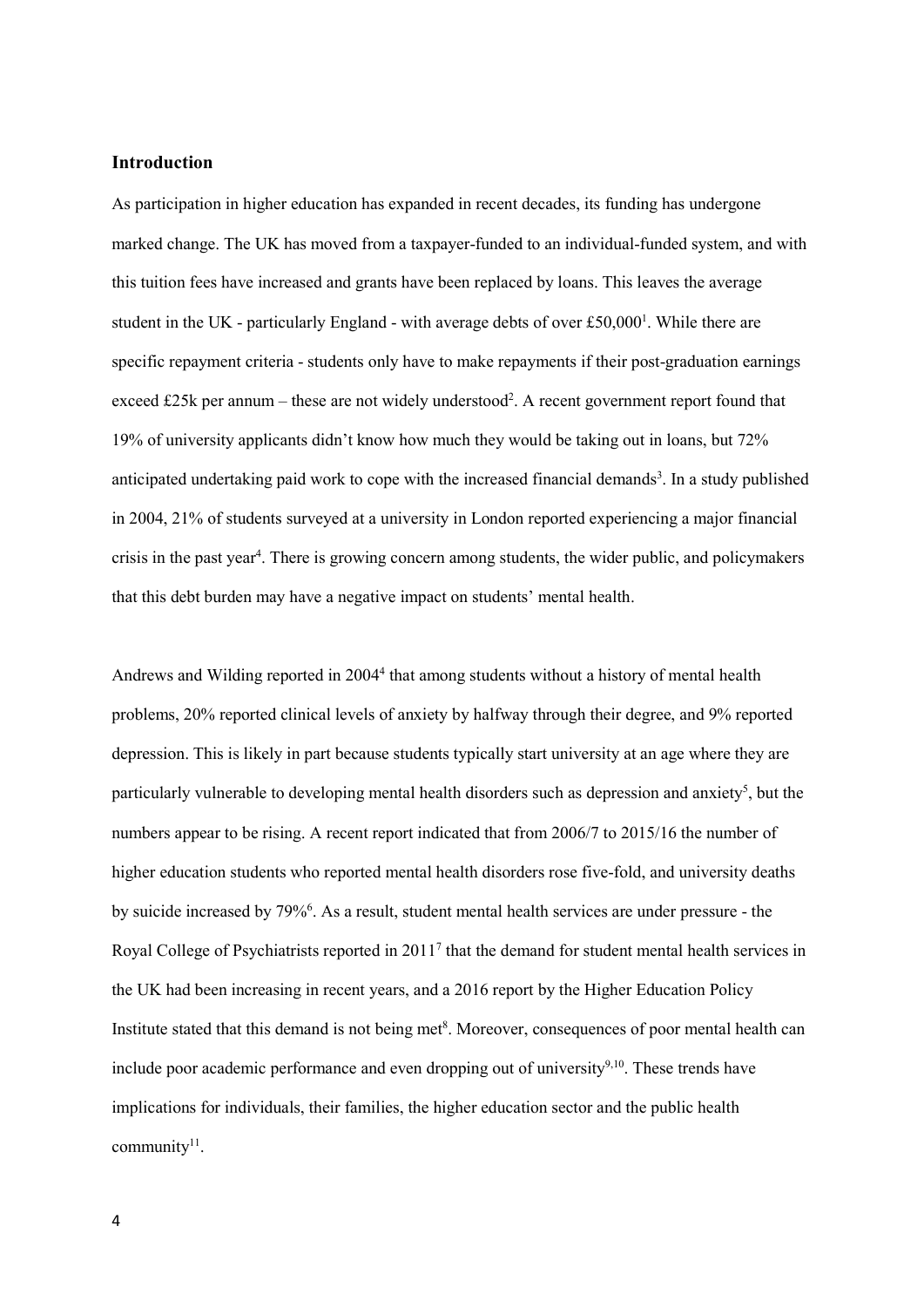A number of studies suggest that rising amounts of student debt may be responsible for these increases in students' mental health problems<sup>12,13</sup>, but other studies have reported null findings<sup>10,14</sup>. Nevertheless, in the 2018 Save the Student survey of over 3,000 UK students<sup>15</sup>, 84% reported worrying about having enough money to live on, 3 in 5 students indicated that they worry about paying back their loan, and 50% believe that their mental health has suffered as a result of financial difficulties. Given the existing evidence, it is difficult to conclude with any certainty whether it is the amount of debt, the experience of financial difficulties, or the amount of worry about debt that is most important, and whether any of these are robustly associated with students' mental health. Additionally, it remains to be seen whether there is a causal relationship, and whether this is bidirectional - that is, whether mental health also impacts on financial situation. As such, the present review sought to rapidly summarise the existing literature in this area. We focused on studies conducted in the United Kingdom due to ongoing policy concerns regarding the potential impact of recent changes to funding there, and since between country differences in student debt, student characteristics, and student support could lead to differences across countries in the relationship between financial stress and mental health.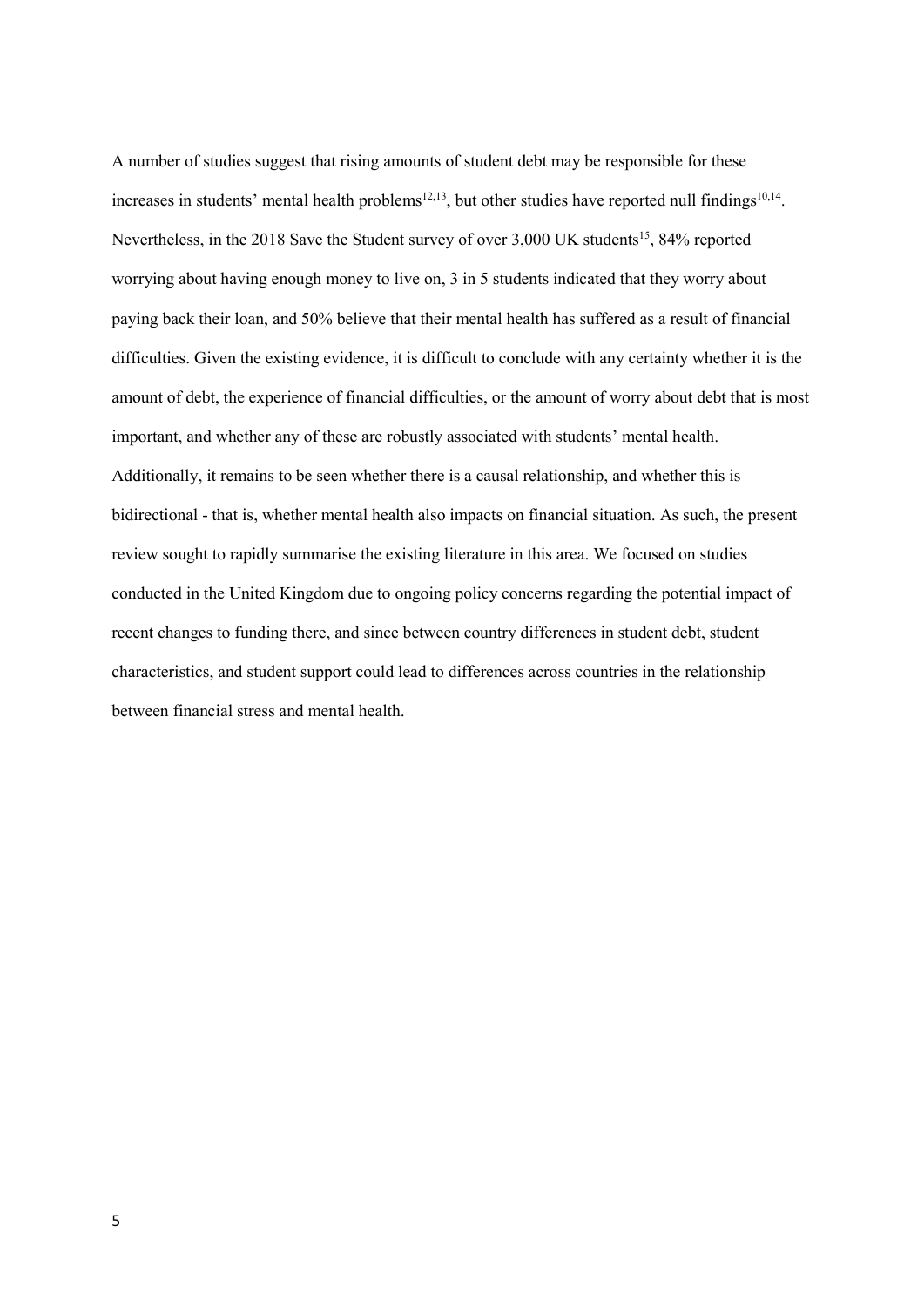# Methods

We conducted a rapid review of the peer-reviewed scientific literature which examined the bidirectional links between financial stress and mental health among higher education students in the United Kingdom. Rapid reviews are a form of evidence synthesis which are typically systematic in nature (eg, the search terms used), yet not as comprehensive as a full systematic review (for example, 1 rather than 2 authors screens the identified papers). In this way, they can be considered a streamlined approach to traditional systematic review methods which can yield valid inferences on the research topic addressed, albeit with less certainty than a full systematic review.<sup>16</sup>

The databases Psychinfo, Pubmed and Embase were searched for any papers up to the 29th November 2018. The search term 'student' was combined with keywords related to mental health and financial stress. Owing to the scarcity of literature in the field, any studies which reported any measure of financial situation, debt, or financial stress, crisis or difficulties, however this was defined, were considered to be measuring financial stress. Similarly, owing to the time constraints and the large number of studies examining 'debt stress' and 'financial stress' but not mental health outcomes, the word 'stress' was not included among the mental health terms. We therefore executed the following search:

(Mental or Depress\* or Anxi\*) AND (Debt\* or Loan\* or Financ\*) AND Student

The authors pre-identified four key studies in the field eligible for inclusion and ensured that this search strategy found all of them. Titles and abstracts of the results returned by the search were screened by one author (TM) for eligibility, followed by the full texts of any seemingly eligible papers. Additionally, we hand-searched papers from a recent systematic review<sup>17</sup> and recent work by lead authors on included studies to ensure that no key papers had been missed. Only studies that recruited students from universities within the United Kingdom were eligible for inclusion. Studies were therefore included if they measured both mental health and financial stress in higher education students within the United Kingdom.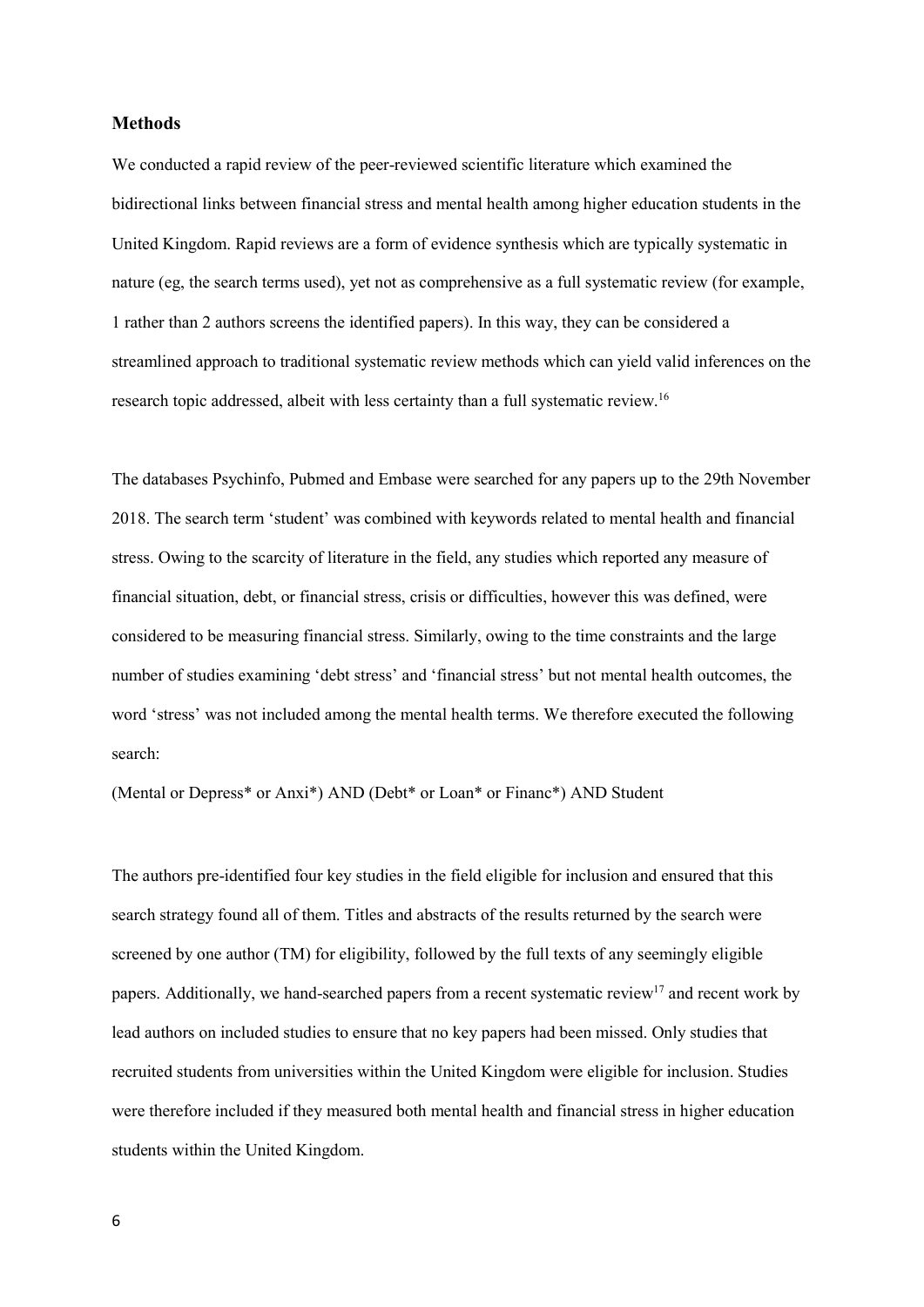Data were then extracted by one author (TM), into a data extraction table devised by the authors to include key study characteristics. These were year(s) of data collection, sampling method, number of participants and response rate, finance and mental health measures as well as any other relevant outcome measures (examination results, for example), analytical strategy and main findings. This data can be found in Appendix 1. We narratively summarised findings from each study, stratified by indicator of financial stress.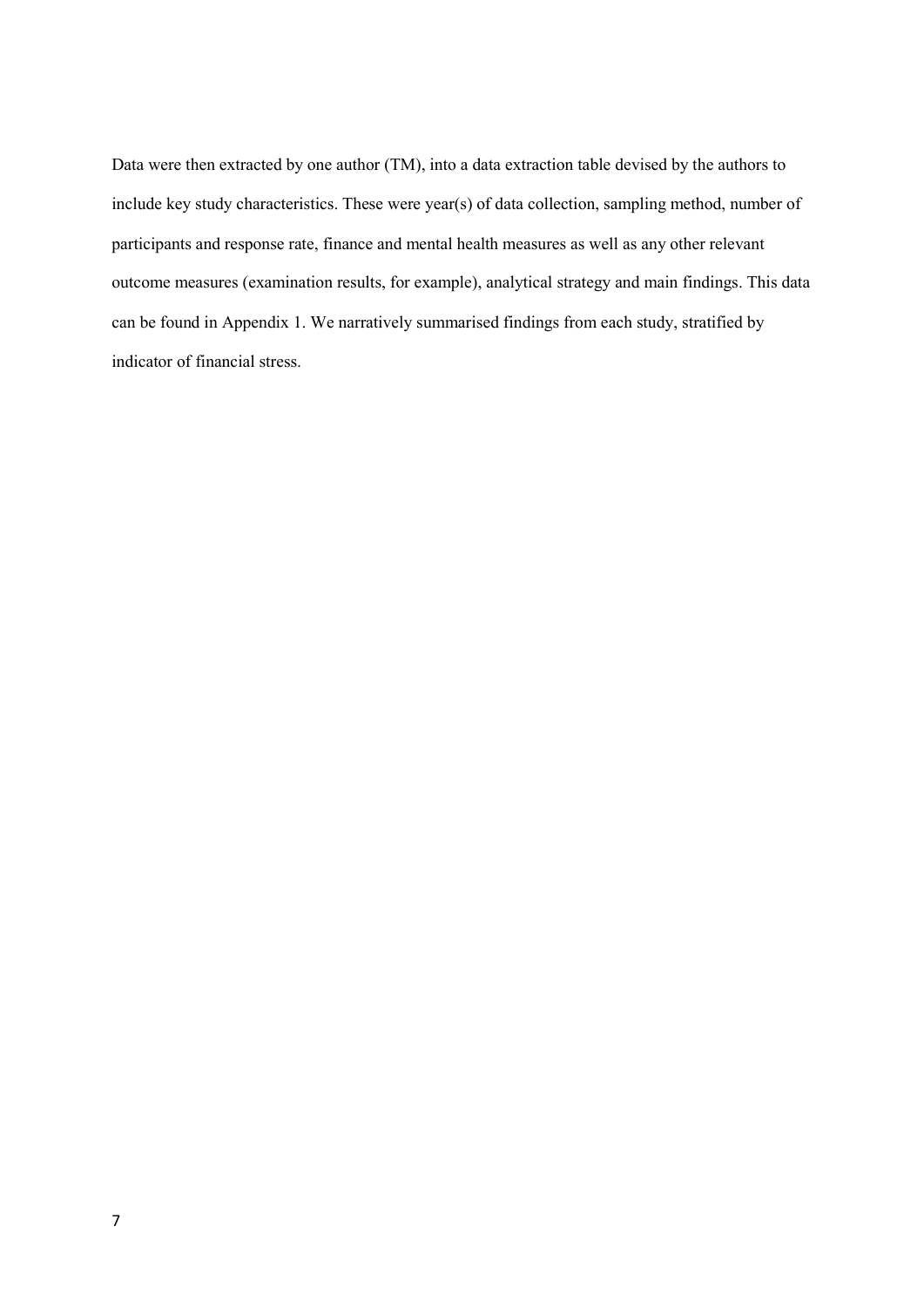# **Results**

#### Study characteristics

The search strategy above yielded 1,272 results once duplicates were excluded, from which only 9 studies were deemed to meet the inclusion criteria (Figure 1). A further two studies were identified by through hand-searching. Thus, the final number of included studies was 11.

Characteristics of the included studies can be found in Table 1. The earliest study took place between 1997 and 1998, and the most recent papers reported on data collected during a study that took place between 2012 and 2014. Seven of the studies only recruited undergraduates, and three studies had a mixed sample of undergraduates and postgraduates each made up of over 80% undergraduates. Four of the included papers reported contacting all student unions in the UK, two papers recruited participants from two universities in London, and the five remaining studies were all based at one institution only. Response rates ranged from 38% to 95% for the six studies that reported this and were unreported for five studies. Sample sizes ranged from 89 to 2,146 with a mean of 536.7 (standard deviation 558.5).

All of the included studies were survey-based. Five of the included papers reported on cross-sectional surveys, whilst the remaining six reported on data taken from longitudinal prospective studies. The longest study was conducted over 3 years (one time point per year), while the remaining five were conducted over the first two years of students' degrees (one with two time points and four with four time points).

In terms of financial measures, seven studies asked about the amount of debt students anticipated leaving university with or the amount of their tuition fees. Five papers reported asking students if they had ever considered abandoning their studies due to financial issues, while four asked which of various other financial difficulties the students had experienced. Three papers also reported using the Index of Financial Stress<sup>18</sup> (IFS), a measure of financial difficulties experienced in the past six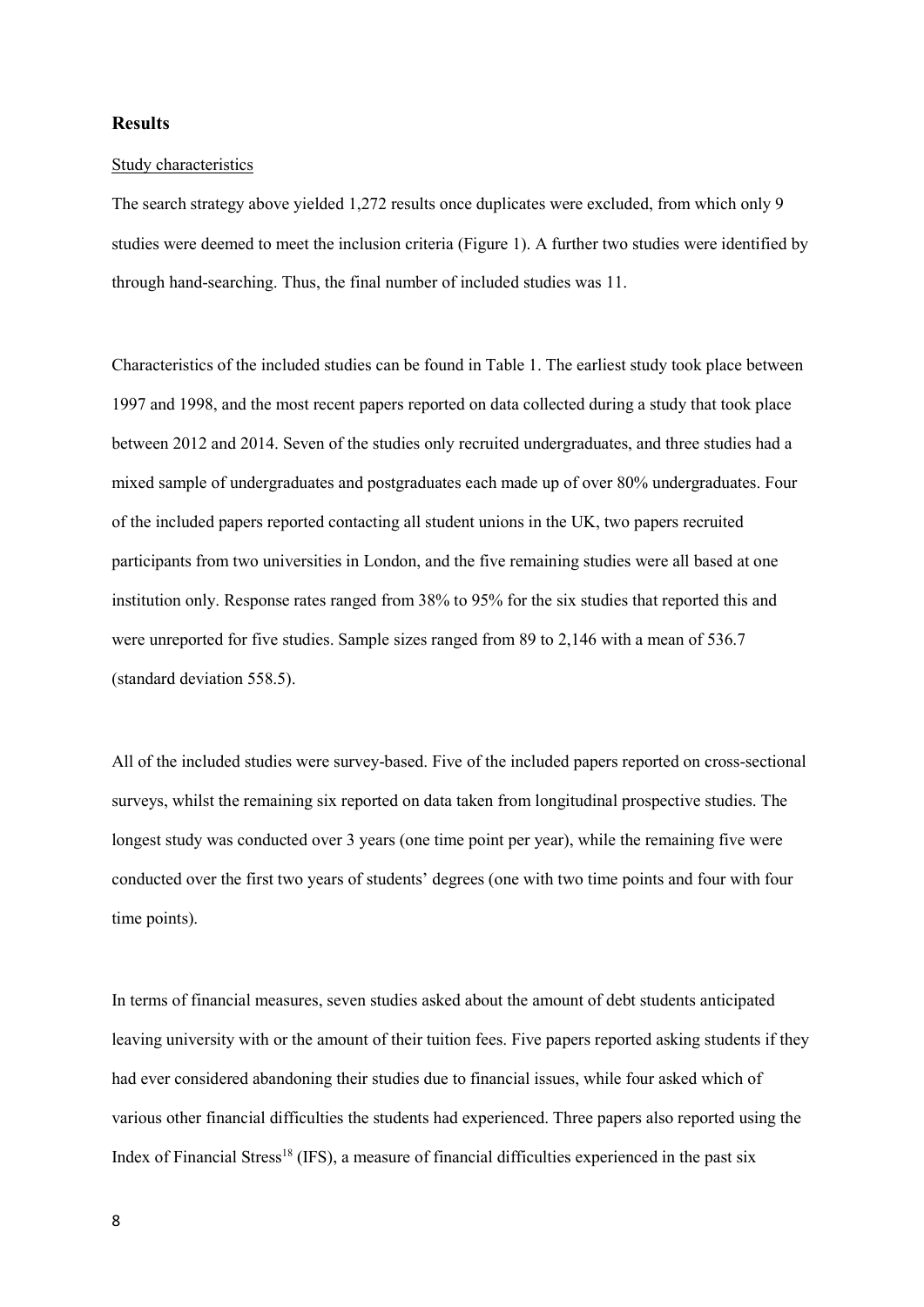months. For the purposes of synthesis, these three measures (financial difficulties experienced, considering dropping out due to financial issues, and the IFS) were all considered to be measures of financial difficulties. Three studies asked about debt worry or debt stress, and two studies asked about financial concern; these were also grouped.

The majority of studies (8 out of 11) used questionnaires often used for measuring general mental health in the general population, such as the General Health Ouestionnaire<sup>19</sup> (GHO; 4 studies) and the General Population version of the Clinical Outcomes in Routine Evaluation questionnaire<sup>20</sup> (CORE-GP; 3 studies). Two of these studies also asked specifically about anxiety and depression. The remaining three studies used only measures of anxiety and depression (HADS), psychosis (PQB) and disordered eating behaviours (EAT-26). Five studies also asked about alcohol use behaviour, though discussing this was beyond the scope of the present review. Additionally, two studies measured examination results and one asked about help-seeking via GP and satisfaction around help-seeking. The characteristics and key findings of each study can be found in Appendix 1.

#### Debt and mental health

Seven studies investigated the relationship between debt and mental health (Table 1). Out of these, three found an association between more debt and poorer mental health, and one found an association between less debt and poorer mental health. The remaining three studies reported that there is no association between amount of debt and mental health.

Cooke et al.<sup>14</sup> found no association between anticipated debt and mental health among students from a single UK university in their final year ( $N=2,146$ ). Similarly, Richardson et al.<sup>11</sup> found no difference longitudinally in general mental health, depression or anxiety between groups with different tuition fee debt amounts (N=390). The only study that looked at psychosis also found no evidence that debt was cross-sectionally associated with psychosis risk, when gender, age and ethnicity were controlled  $for<sup>21</sup>$ .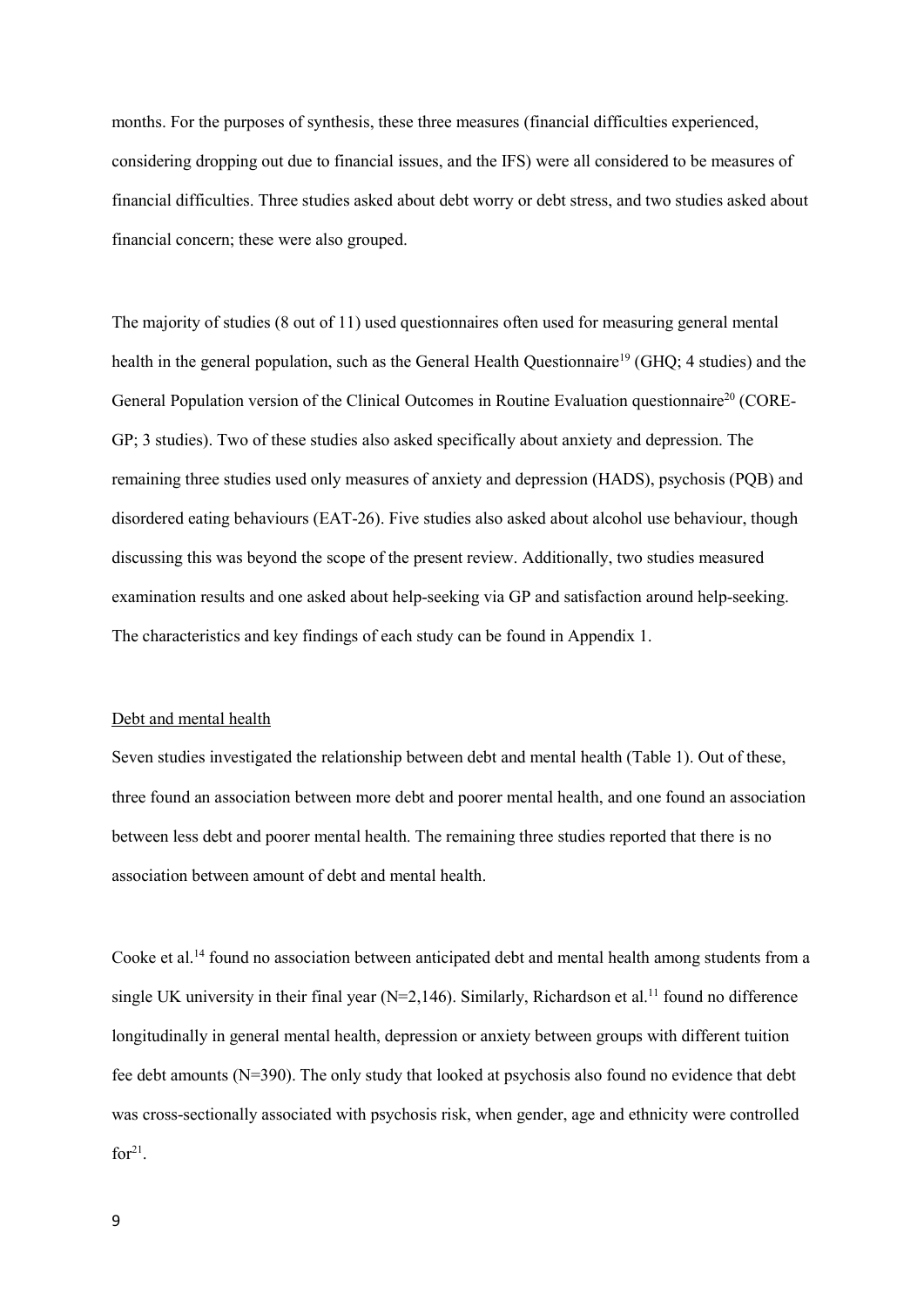One particularly small study<sup>22</sup> (N=89) found that higher debt was associated with poorer mental health, as well as with more financial concern. Two other cross-sectional studies<sup>23,24</sup> (N=103 and N=360) used structural equation modelling to estimate that larger debt was associated with worse mental health through longer hours worked or a higher likelihood of considering abandoning studies, highlighting the role of financial difficulties.

On the other hand, Ross et al.<sup>10</sup> found in another single UK university ( $N=334$ ) that students with worse mental health had less debt, though students who reported that worrying about money affects their academic performance had significantly higher debt than those who did not. This study also found that there was no association between debt amount and academic performance (examination results).

## Financial difficulties and mental health

All seven studies that investigated the relationship between experiencing financial difficulties and poorer mental health found some association between the two, though longitudinal and bidirectional findings were mixed (Table 1).

All three studies by Roberts et al.<sup>9,23,24</sup> reported that difficulty paying bills was associated with poorer mental health, using cross-sectional data from two UK universities (N=103, N=360, and N=408). All three also reported that participants who had considered abandoning their studies due to financial reasons had poorer mental health than those who hadn't.

Andrews and Wilding<sup>4</sup> used longitudinal data collected from students at one UK university (N=351) one month before their first year and halfway through their second year, and found that experiencing financial difficulties during university (such as being unable to afford essentials) was associated with the development of depression mid-course, but not anxiety. This study also reported a relationship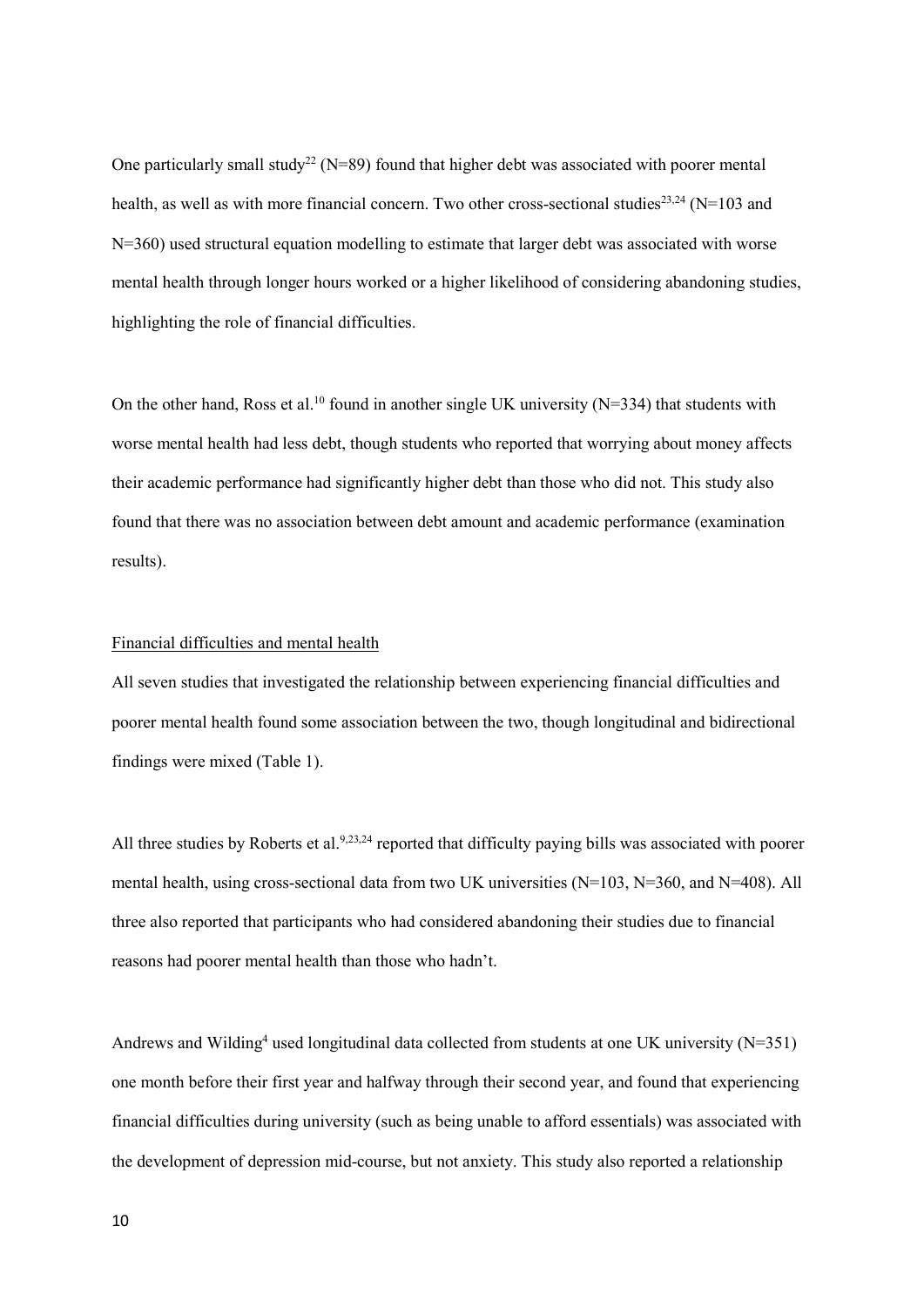between more financial difficulties and worse examination performance at the end of their second year, a relationship that was mediated by the mid-course depression scores. Another longitudinal study<sup>25</sup> found that those who reported experiencing financial difficulties (according to the Index of Financial Stress; IFS) at baseline were also more likely to report anxiety, depression and stress, and to report anxiety 2 months later. Those who indicated at baseline that they had considered abandoning their studies for financial reasons had higher depression scores 6 and 8 months later. None of the mental health measures at baseline were associated with IFS scores 2 months later, though worse general mental health at baseline was associated with more financial difficulties 4 months later.

The only study that looked at psychosis outcomes observed no relationship between considering abandoning studies for financial reasons and psychosis symptoms<sup>21</sup>. However, this study found that higher IFS scores at baseline were associated with both increased mental distress and psychosis symptoms after 4 months, and distress symptoms only after 6 months. Conversely, higher psychosis symptom scores at baseline were not associated with higher IFS scores at either of these time points. Lastly, one study concluded that experiencing financial difficulties (a higher IFS score) at baseline was associated with more severe eating attitudes long-term (at  $8$  and  $12$  months), but only in women<sup>26</sup>. In the opposite direction, severe eating attitudes at baseline were associated with higher IFS scores at the 4 month time point only (not at 8 or 12 months).

# Debt worry/financial concern and mental health

Four out of five studies found an association between an indicator of financial concern or debt worry and poorer mental health (Table 1). The fifth study (N=408) collected data from multiple UK universities and found that students' reported stress about debt was not associated with their psychosis  $risk^{21}$ .

Cooke et al.<sup>14</sup> collected data from undergraduates at one UK university ( $N=1,391$ ) every year for 3 years, and observed an association between more financial concern (as measured by one question) and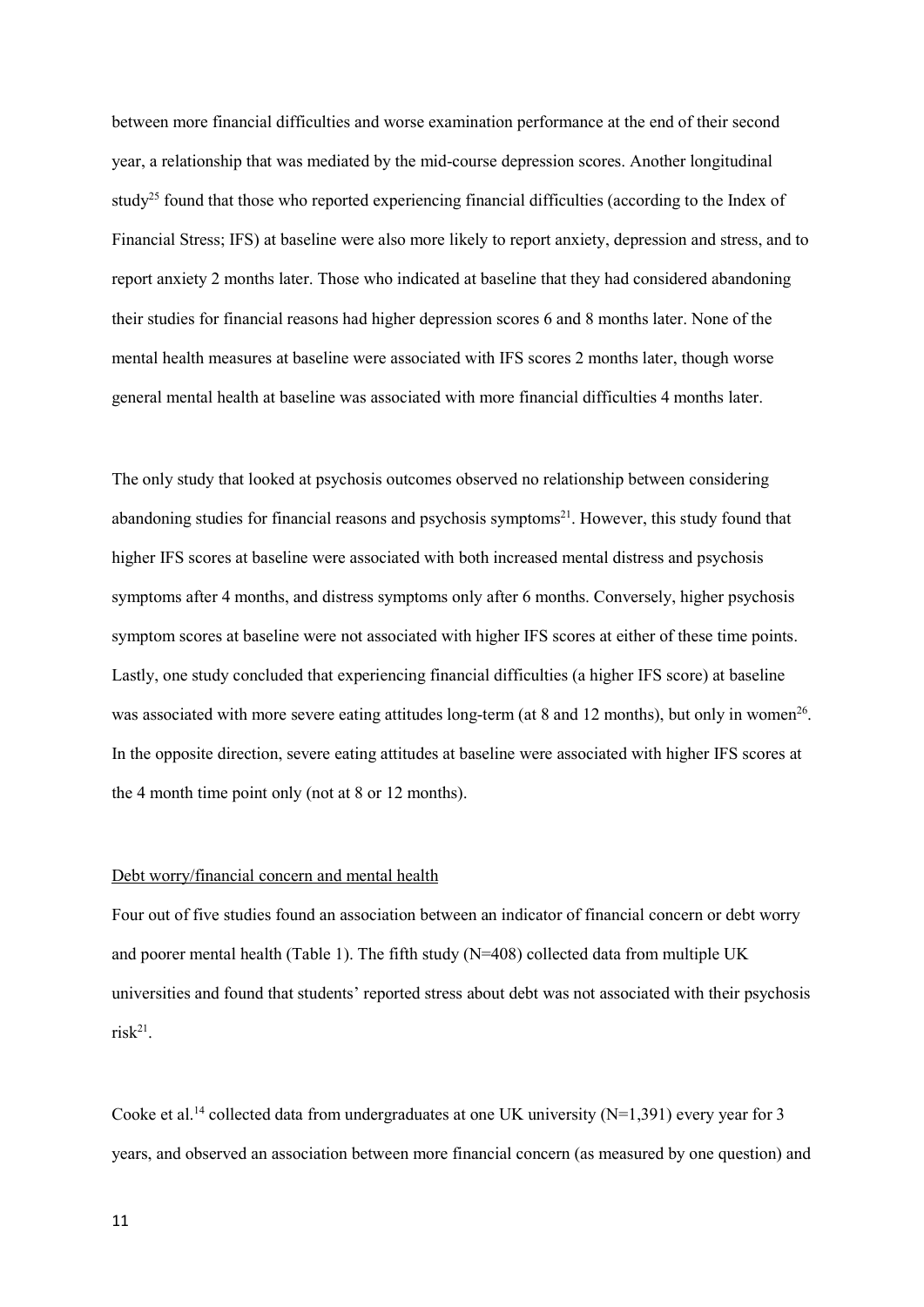worse mental health at every time point. This study also found that, among third year students, worry about debt was associated with worse general mental health. When students were split into groups according to 'no debt worry', 'low debt worry' and 'high debt worry', there was some evidence for differences between the 'low' and 'high' groups in outcomes such as reporting feeling more unhappy, more irritable with others, and less able to cope when things go wrong, but fewer differences between the 'no' and 'high' groups.

A second longitudinal study<sup>25</sup> demonstrated that greater subjective stress about debt at baseline was associated with greater anxiety, depression, stress and poorer global mental health cross-sectionally, and greater anxiety, stress and poorer global mental health at the longest follow-up point, around 8 months later.

One particularly small study<sup>22</sup> (N=89), also from a single UK university, found that those with more financial concern (amount of agreement with statements such as 'I worry about my financial situation') had worse general mental health, but were not more likely to indicate that their mental health affects their everyday functioning.

Finally, Ross et al.<sup>10</sup> (N=334) identified that students with poorer mental health were more likely to indicate that worrying about money affects their academic performance. Additionally, students who indicated that they thought that worrying about money affected their performance on average ranked lower in academic performance than students who did not indicate this.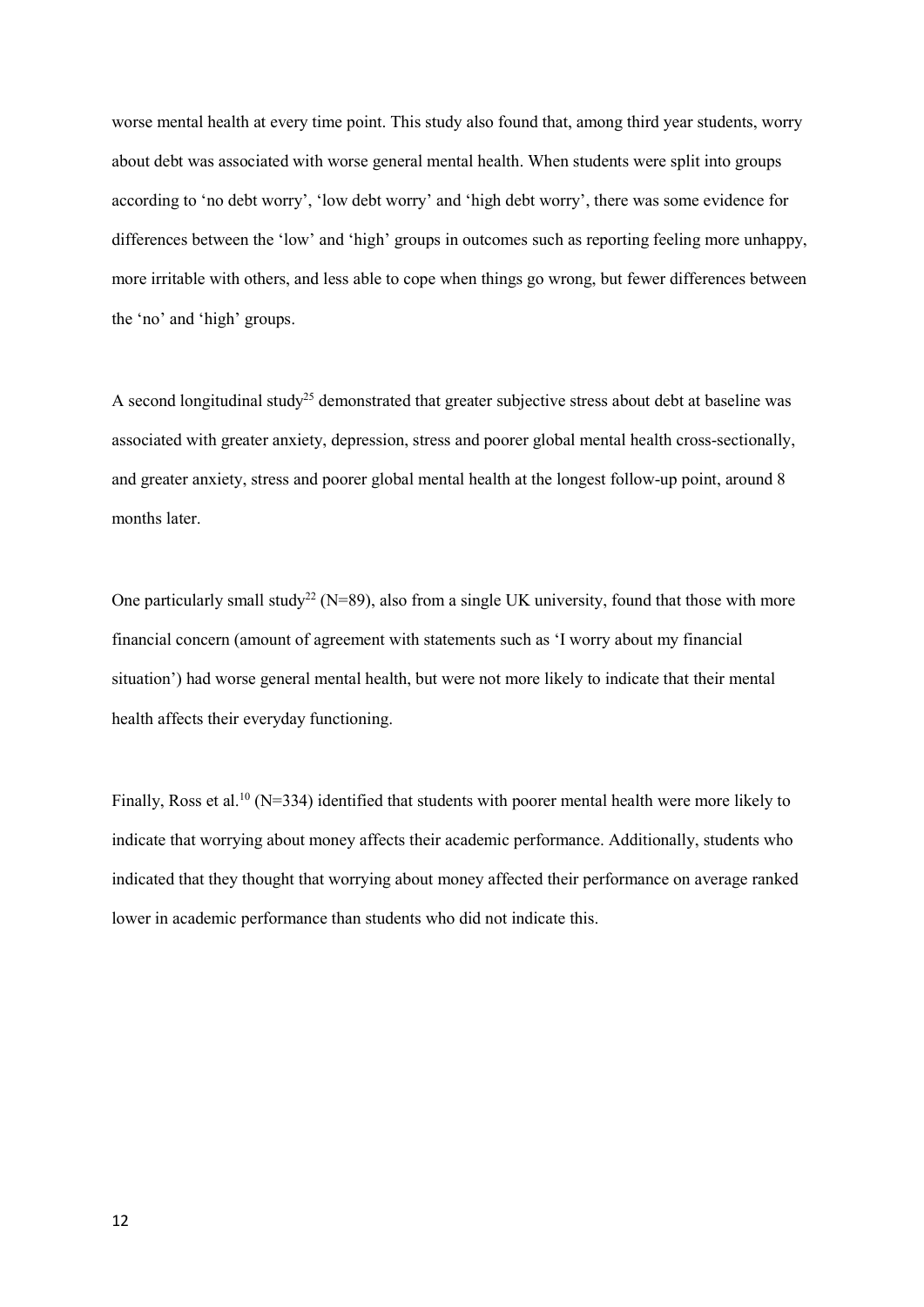# **Discussion**

#### Summary of Evidence

In summary, this review identified 11 papers which examined associations between indicators of financial stress and mental health among higher education students in the UK. These are likely to have been from 6 separate studies.

Our findings differed by financial stress indicator. There was little evidence that debt level was associated with mental health - the only studies (3 of 7) which reported an association were either very small or suggested that debt impacted on mental health through the experience of financial difficulties.

With regard to financial difficulties, findings were more mixed. Cross-sectionally, experiencing financial difficulties was associated with worse general mental health, and increased symptoms of anxiety and depression. In longitudinal studies, findings for depression, anxiety, severe eating attitudes and psychosis were mixed and generally differed by follow-up time point and measure. This may be owing to the mix of subjective and objective aspects to measures of financial difficulties. There was some very limited evidence for a bidirectional relationship between financial difficulties and general mental health and severe eating attitudes, but null results were found in terms of anxiety, depression and psychosis symptoms.

The evidence was more consistent for a relationship between mental health and the subjective measures of debt worry/stress and financial concern. Four studies reported a cross-sectional relationship between these indicators and mental health outcomes including general mental health, anxiety and depression. Longitudinal evidence was much more limited, however.

Taken together, we believe that the strength of the identified evidence is weak, such that it is unclear how robust associations are between financial stress and mental health among UK higher education students. While there is indicative evidence that more subjective measures of financial stress may be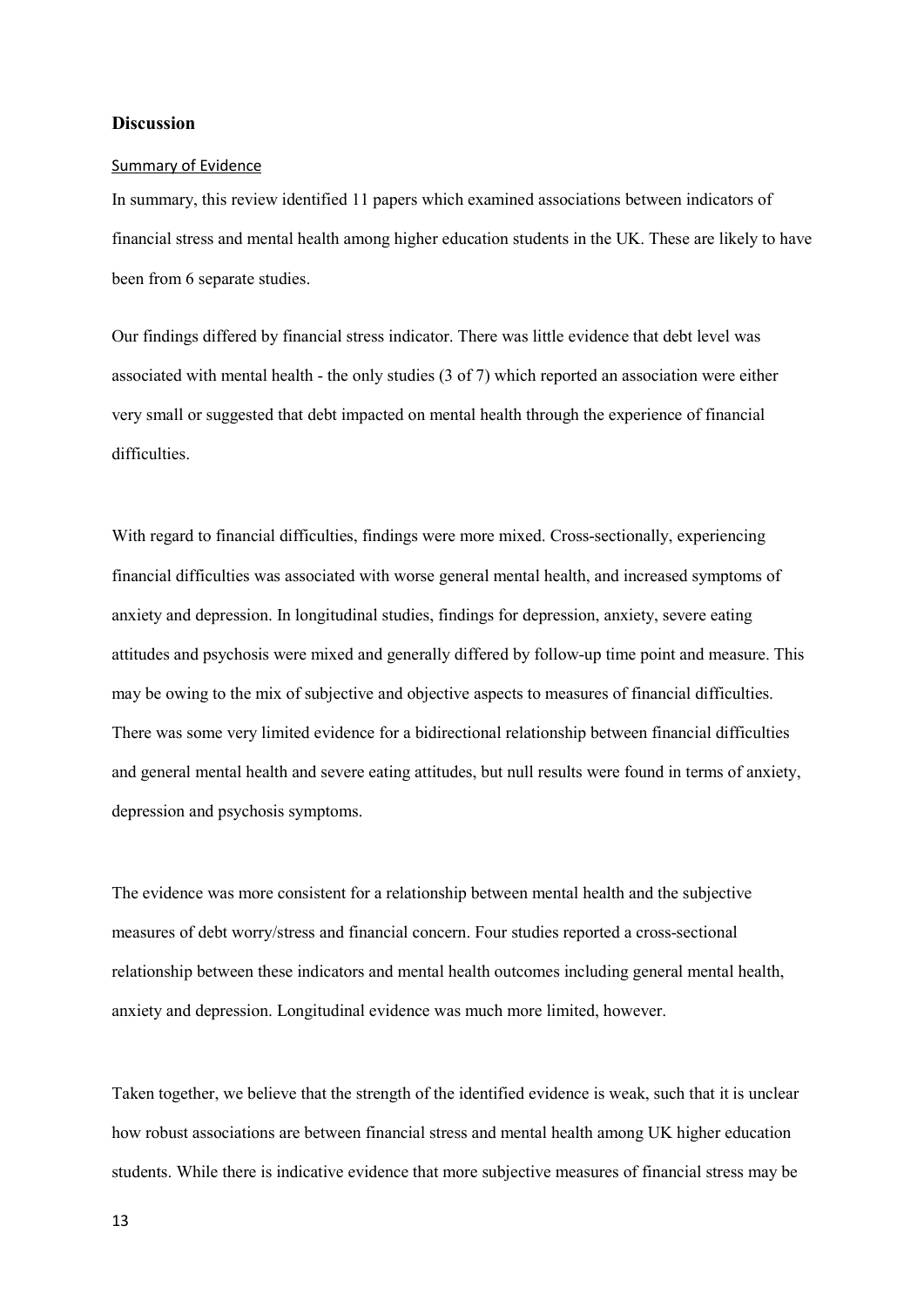associated with worse mental health, it is unclear whether the reported associations reflect causal relationships, whether these act in either or both directions, and whether they have long-term implications.

# Limitations of the available evidence

The studies included were typically very small in size, and many were conducted at just one UK university. It is therefore unclear whether their findings generalise to the UK higher education student population as a whole, particularly as associations between financial stress and mental health may differ in different universities, due to differences in the availability and quality of support provided to students, for example. The small sample sizes of studies in this field (minimum N=89) also mean that publication bias may be more likely - small studies with null findings may have been less likely to get published, leading to a distorted evidence base.

In some instances, key information was not provided in each study, which made appraisal challenging. For example, information on survey dates and analytical strategies used would have been relevant in critically appraising studies $9,22-24,26$ . It also appears that where multiple papers with the same lead author are included, they may have been reporting on findings from the same survey, but without additional details we cannot be completely certain. Additionally, response rates were frequently not reported<sup>9,21,25,26</sup>, which means that the possibility of selection bias could not be appraised - those experiencing both financial difficulties and mental health problems may be less likely to respond to surveys, potentially leading to an underestimation of the association between these variables.

Finally, a key limitation was that studies were by design limited in the extent to which they could make causal claims regarding the relationship between financial stress and mental health. Studies which report cross-sectional associations are unable to demonstrate the direction of causality, and this is often still not possible in longitudinal analyses. The associations reported may also be confounded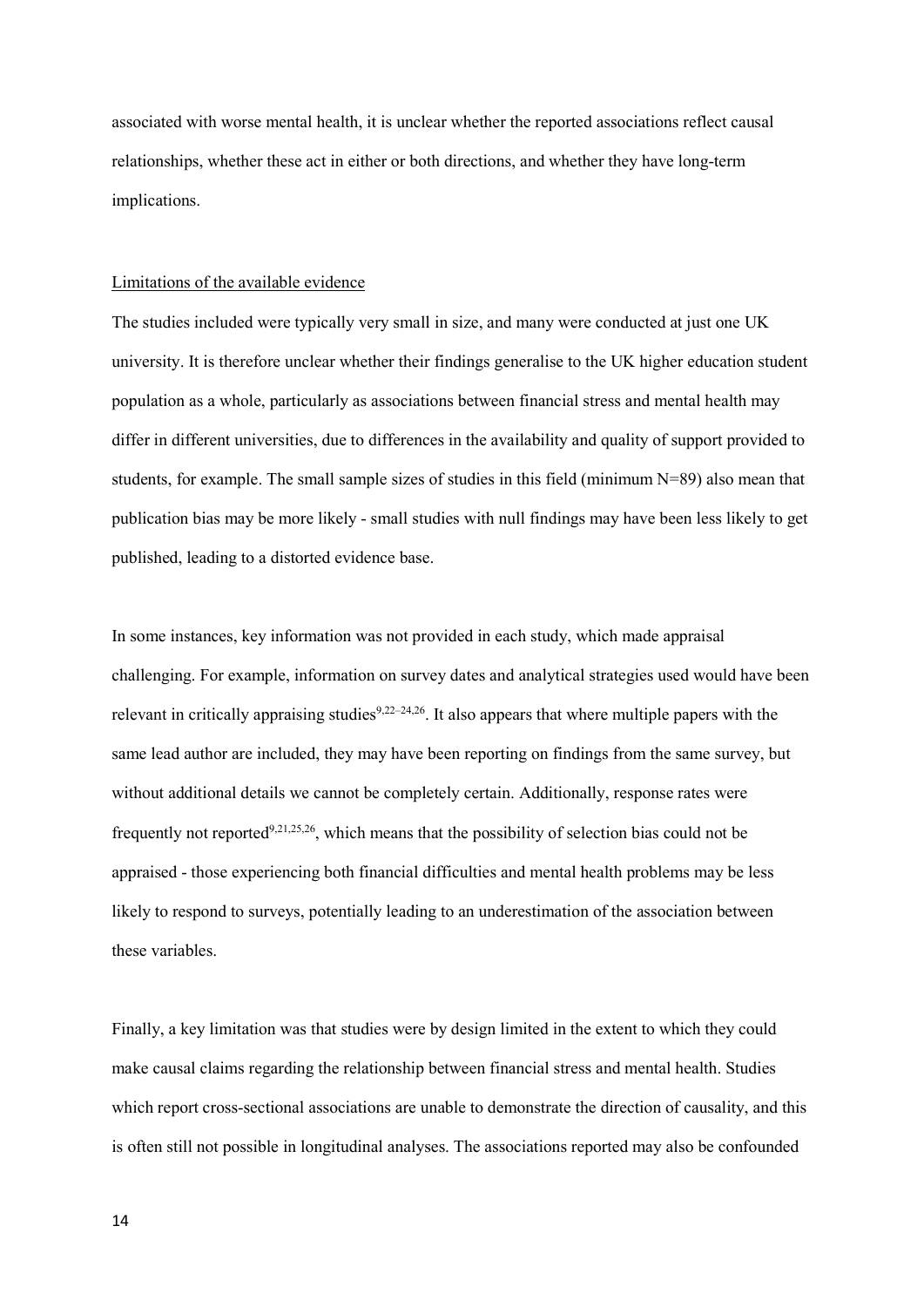by other variables (common causes of both poor mental health and financial stress, such as socioeconomic factors), and many studies did not account for these (or any) confounding variables in their analyses $9,14,26$ .

## Limitations of this review

In addition to limitations of the included studies, there are several limitations of this review. Rapid reviews are increasingly used in evidence synthesis<sup>27</sup>, and may be a more efficient alternative to full systematic reviews which typically take substantially longer (eg, 24 months vs 2) and may yield similar findings<sup>16</sup>. However, there remains more uncertainty in the conclusions drawn in a rapid versus full systematic review. In this review, while multiple search engines were used, and we additionally manually searched for relevant papers, it is possible that some relevant evidence was missed. A full systematic review could therefore be warranted. This review was limited to studies conducted in the United Kingdom. Understanding how this association differs across countries may be useful in order to identify support systems and policies that may have an impact to alleviate links between financial stress and mental health. As such, future work could consider a broad range of countries, while examining potential reasons for cross-national differences in the association between financial stress and mental health.

#### **Conclusions**

In summary, whilst evidence in this field is still very limited, it appears that students' financial concern may be important for mental health outcomes—potentially more so than the amount of debt accrued. Given ongoing concerns regarding student mental health, further research should use robust methods and a range of financial stress measures to establish whether there are long-term causal relationships between financial stress and mental health.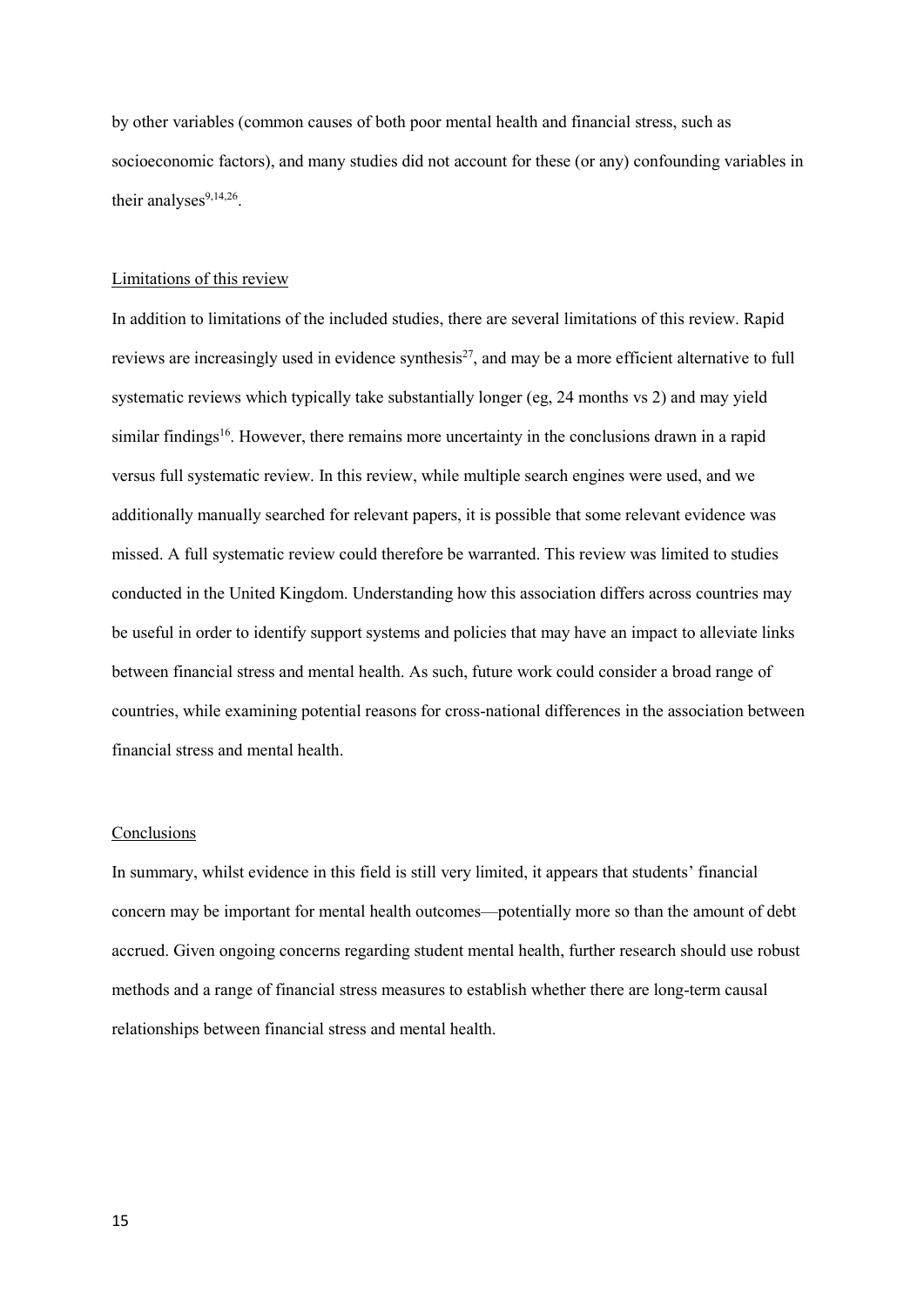# Acknowledgements

This work was originally funded by Blackbullion (www.blackbullion.com). These funders had no role in this review beyond the original brief—the design, screening, analysis, and preparation of the manuscript for this review were completed by the authors independently of Blackbullion. TM is funded by the Economic and Social Research Council and the Medical Research Council. DB is supported by the Economic and Social Research Council (grant number ES/M001660/1) and The Academy of Medical Sciences / Wellcome Trust ("Springboard Health of the Public in 2040" award: HOP001/1025). We thank Dr Praveetha Patalay for her helpful comments on an earlier version of this manuscript, and Prof Alex Bryson and Dr Gill Wyness for helpful discussions.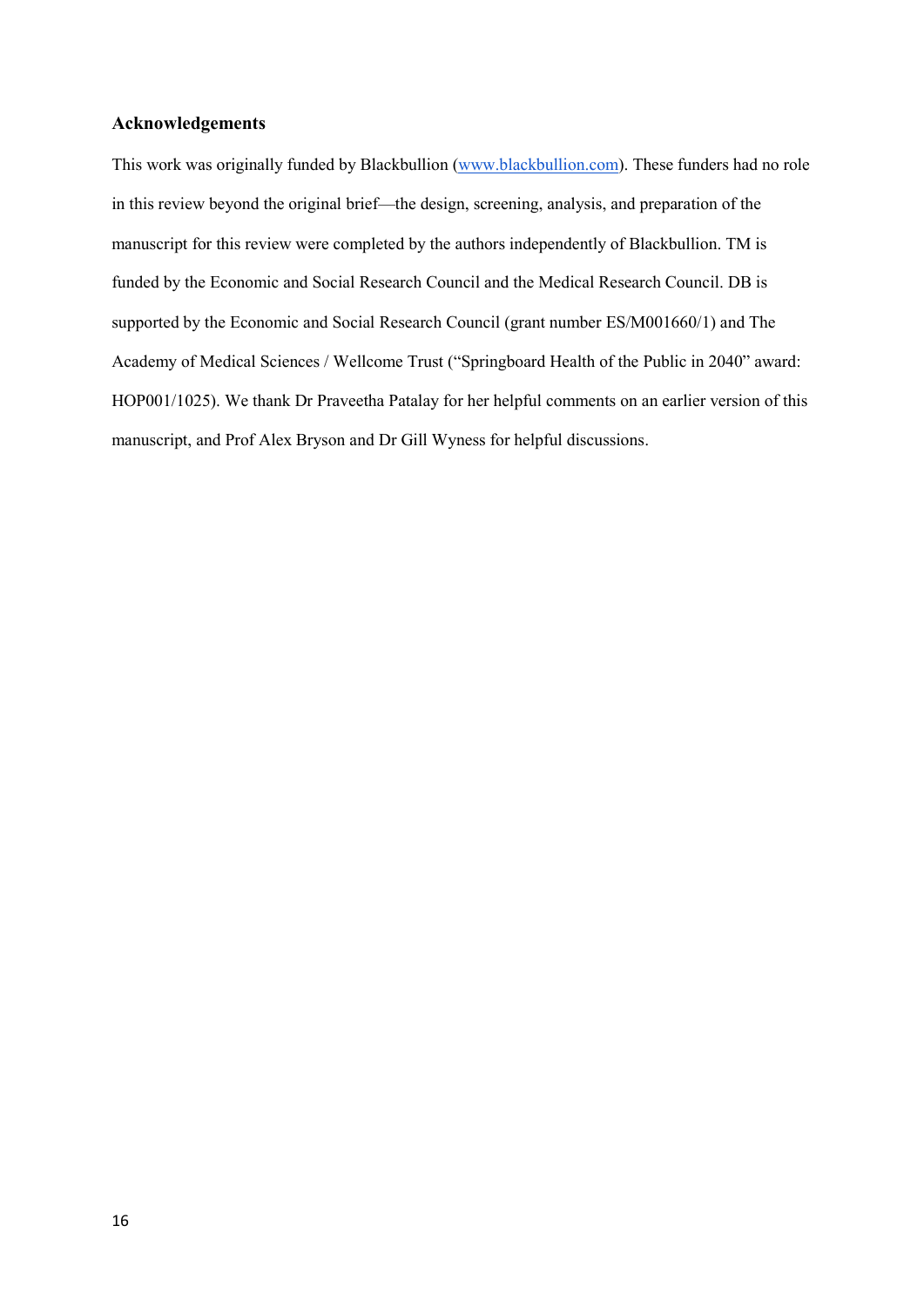# References

- 1. Belfield C, Britton J, Dearden L, van der Erve L. Higher education funding in England: past, present and options for the future [Internet]. London, UK; 2017. Available from: https://www.ifs.org.uk/publications/9334
- 2. McGuigan M, Mcnally S, Wyness G. Student Awareness of Costs and Benefits of Educational Decisions : Effects of an Information Campaign. J Hum Cap. 2016;10:482–519.
- 3. Fagence S, Hansom J. Influence of finance on higher education decision-making [Internet]. London, UK; 2018. Available from:

https://assets.publishing.service.gov.uk/government/uploads/system/uploads/attachment\_data/file/693188/Influence of finance on higher education decision-making.pdf

- 4. Andrews B, Wilding JM. The relation of depression and anxiety to life-stress and achievement in students. Br J Psychol. 2004;95(Pt 4):509–21.
- 5. Kessler RC, Berglund P, Demler O, Jin R, Merikangas KR, Walters EE. Lifetime Prevalence and Age-of-Onset Distributions of DSM-IV Disorders in the National Comorbidity Survey Replication. Arch Gen Psychiatry. 2005;62(6):593.
- 6. Thorley C. Not By Degrees: Improving Student Mental Health in the UK's Universities. London, UK; 2017.
- 7. Royal College of Psychiatrists (RCP). Mental health of students in higher education [Internet]. London; 2011. Available from: http://www.rcpsych.ac.uk/files/pdfversion/cr166.pdf
- 8. Brown P. The invisible problem? Improving students' mental health. 2016;66.
- 9. Roberts R, Golding J, Towell T. Student finance and mental health. Psychologist. 1998;11(10):489–91.<br>10. Ross S, Cleland J, Macleod MJ. Stress, debt and undergraduate medical student performance. Med Educ
- 10. Ross S, Cleland J, Macleod MJ. Stress, debt and undergraduate medical student performance. Med Educ. 2006;40(6):584–9.
- 11. Richardson T, Elliott P, Roberts R. The impact of tuition fees amount on mental health over time in British students. J Public Heal (United Kingdom). 2015;37(3):412–8.
- 12. Fitch C, Hamilton S, Bassett P, Davey R. The relationship between personal debt and mental health: A systematic review. Ment Heal Rev J. 2011;16(4):153–66.
- 13. Richardson T, Elliott P, Roberts R. The relationship between personal unsecured debt and mental and physical health: A systematic review and meta-analysis. Clin Psychol Rev. 2013;33(8):1148–62.
- 14. Cooke R, Barkham M, Audin K, Bradley M, Davy J. Student Debt and Its Relation to Student Mental Health. J Furth High Educ. 2004;28(1):53–66.
- 15. Save the Student. Student money survey 2017 [Internet]. London, UK; 2018. Available from: www.savethestudent.org/money/%0Astudent-money-survey-2017.html
- 16. Khangura S, Konnyu K, Cushman R, Grimshaw J, Moher D. Evidence summaries: The evolution of a rapid review approach. Syst Rev. 2012;
- 17. Richardson TH. Student mental health: a prospective cohort study of the impact of increased tuition fees. 2013;1– 207.
- 18. Siahpush M, Carlin J. Financial stress, smoking cessation and relapse: Results from a prospective study of an Australian national sample. Addiction. 2006;101:121–7.
- 19. Goldberg D, Williams P. A Users Guide to the General Health Questionnaire. Windsor, UK: NFER-Nelson; 1988.
- 20. Sinclair A, Barkham M, Evans C, Connell J, Audin K. Rationale and development of a general population wellbeing measure: Psychometric status of the GP-CORE in a student sample. Br J Guid Couns. 2005;33(2):153–73.
- 21. Richardson T, Mma Y, Jansen M, Elliott P, Roberts R. Financial difficulties and psychosis risk in British undergraduate students: a longitudinal analysis. J Public Ment Health. 2018;17(2):61–8.
- 22. Jessop DC, Herberts C, Solomon L. The impact of financial circumstances on student health. Br J Health Psychol. 2005;10(Pt 3):421–39.
- 23. Roberts R, Golding J, Towell T, Weinreb I. The effects of economic circumstances on british students' mental and physical health. J Am Coll Health Assoc. 1999;48(3):103–9.
- 24. Roberts R, Golding J, Towell T, Reid S, Woodford S, Vetere A, et al. Mental and physical health in students: The role of economic circumstances. Br J Health Psychol. 2000;48(5):289–97.
- 25. Richardson T, Elliott P, Roberts R, Jansen M. A Longitudinal Study of Financial Difficulties and Mental Health in a National Sample of British Undergraduate Students. Community Ment Health J. 2017;53(3):344–52.
- 26. Richardson T, Elliott P, Waller G, Bell L. Longitudinal relationships between financial difficulties and eating attitudes in undergraduate students. Int J Eat Disord. 2015;48(5):517–21.
- 27. Tricco AC, Antony J, Zarin W, Strifler L, Ghassemi M, Ivory J, et al. A scoping review of rapid review methods. BMC Med [Internet]. 2015;13(1). Available from: http://dx.doi.org/10.1186/s12916-015-0465-6
- 28. Jessop DC, Herberts C, Solomon L. The impact of financial circumstances on student health. Br J Health Psychol.  $2005;10(3):421-39.$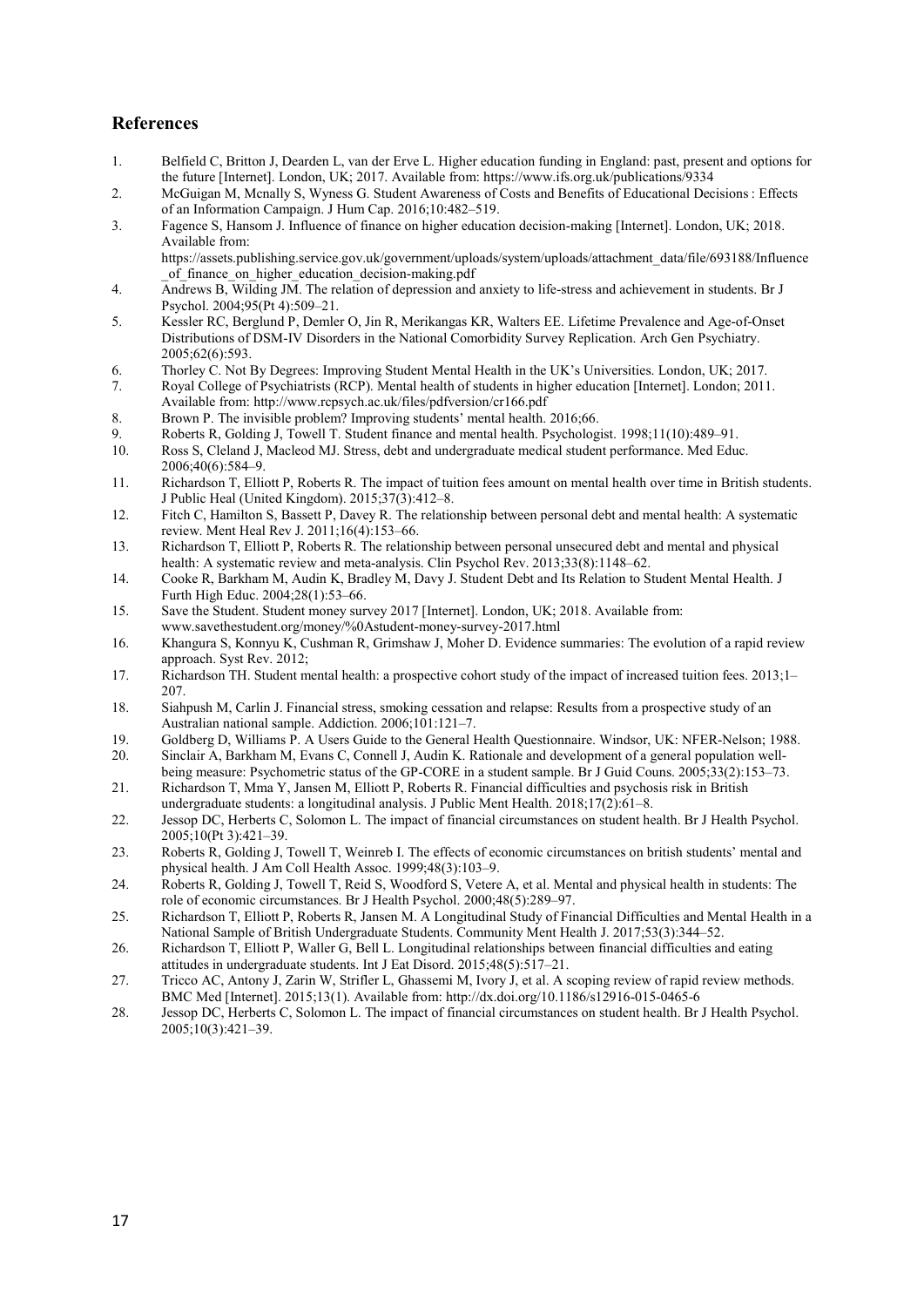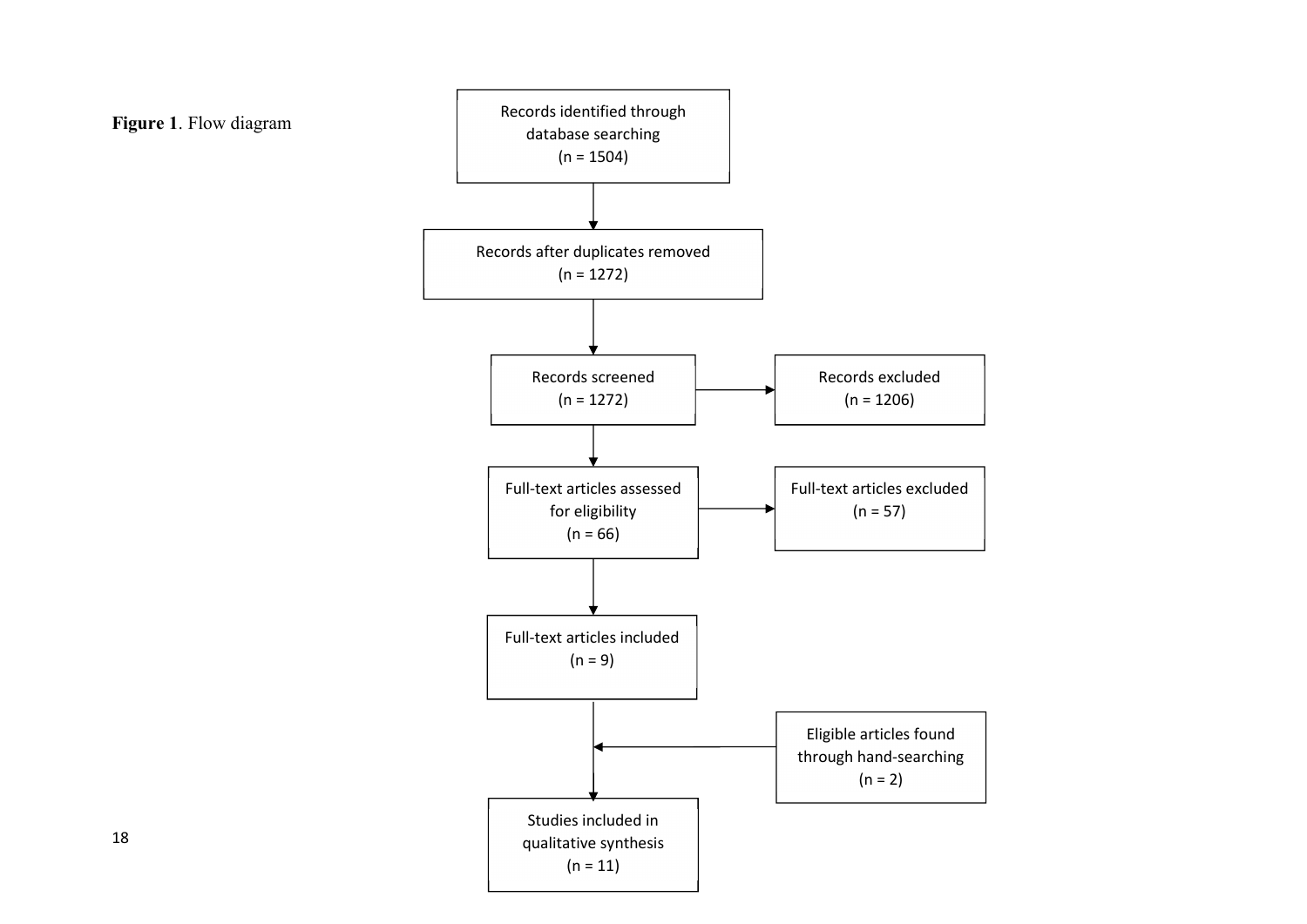# Table 1. Characteristics of included studies

| <b>Study</b>                                    | Year(s) of<br>data | Sampling/<br>Selection                                                                                                                                                                          | N and<br>response                                                                               | <b>Study</b><br>design                                                                                                                             | Finance<br>measures                                                                                                                                  | <b>Mental health</b><br>measures                                                                                                                                     | Other<br>outcome                                                                                              | <b>Analytical strategy</b>                                                                                                                                                                                                                                             | <b>Main findings</b>                                                                                                                                                                                                                 |
|-------------------------------------------------|--------------------|-------------------------------------------------------------------------------------------------------------------------------------------------------------------------------------------------|-------------------------------------------------------------------------------------------------|----------------------------------------------------------------------------------------------------------------------------------------------------|------------------------------------------------------------------------------------------------------------------------------------------------------|----------------------------------------------------------------------------------------------------------------------------------------------------------------------|---------------------------------------------------------------------------------------------------------------|------------------------------------------------------------------------------------------------------------------------------------------------------------------------------------------------------------------------------------------------------------------------|--------------------------------------------------------------------------------------------------------------------------------------------------------------------------------------------------------------------------------------|
|                                                 | collection         |                                                                                                                                                                                                 | rate                                                                                            |                                                                                                                                                    |                                                                                                                                                      |                                                                                                                                                                      | measures                                                                                                      |                                                                                                                                                                                                                                                                        |                                                                                                                                                                                                                                      |
| Andrews<br>and<br>Wilding,<br>2004 <sup>4</sup> | 2000-2             | One pre-<br>1992<br>University<br>in London,<br>England<br>(Royal<br>Holloway).<br>Undergradu<br>ates only.                                                                                     | 676<br>students at<br>T1, 351 at<br>T2;<br>response<br>rate 76%                                 | Prospective<br>$\text{cohort} - 2$<br>time points.<br>1 month<br>before 1 <sup>st</sup><br>year and<br>halfway<br>through 2 <sup>nd</sup><br>year. | Financial<br>difficulties:<br>major<br>financial<br>crisis, unable<br>to afford<br>essentials<br>(taken from<br>adverse life<br>experiences<br>list) | Anxiety and<br>depression<br>(HADS),<br>adverse life<br>experiences<br>(death,<br>separation, etc)                                                                   | Examination<br>results (at the<br>end of 2 <sup>nd</sup><br>year)<br>obtained from<br>University<br>Registrar | Logistic regression to determine relative<br>contribution of variables to the prediction<br>of anxiety and depression (separately)<br>mid-course. Adjusted for mental health at<br>baseline, caseness of anxiety or depression<br>mid-course, gender, age & ethnicity. | Found an association between financial<br>difficulties and depression, but not anxiety.<br>Depression mediated relationship between<br>financial difficulties and subsequent exam<br>performance.                                    |
| Cooke et<br>al., $2004^{14}$                    | 2000-3             | One pre-<br>1992<br>University<br>in England<br>(University<br>of Leeds).<br>Undergradu<br>ates only.                                                                                           | 38% at T1<br>$(N = 2146)$ ,<br>$23\%$ (N =<br>1360) at T2<br>and 26% (N<br>$= 1391$ ) at<br>T3. | Prospective<br>$\text{cohort} - 3$<br>time points<br>at the end<br>of semester<br>1 each year                                                      | Anticipated<br>amount of<br>debt (T3<br>only);<br>financial<br>concern (one<br>question) and<br>debt worry<br>(one question,<br>T <sub>3</sub> only) | Mental health<br>functioning,<br>problems &<br>subjective<br>wellbeing<br>$(CORE-GP)$                                                                                |                                                                                                               | Effect size differences using z scores (0.4)<br>standard deviation units as threshold).                                                                                                                                                                                | Found an association between debt<br>worry/financial concern and mental health, but<br>no association between amount of debt and<br>mental health.                                                                                   |
| Jessop et<br>al., $2005^{28}$                   | Unknown            | Middlesex<br>University,<br>London;<br>overseas<br>students<br>excluded<br>(also<br>conducted<br>in Finland<br>but separate<br>analyses<br>reported<br>only).<br>Graduate<br>status<br>unclear. | 89 students;<br>response<br>rate 95.2%<br>(across<br>London and<br>Finland)                     | Cross-<br>sectional<br>survey                                                                                                                      | Amount of<br>debt;<br>financial<br>concern: 6 5-<br>point Likert-<br>scale items,<br>eg 'I worry<br>about my<br>financial<br>situation'              | General health<br>questionnaire<br>$(SF-12)$ –<br>includes<br>questions on<br>mental health<br>and its<br>interference<br>with role; units<br>of alcohol<br>consumed |                                                                                                               | Correlations; multiple regressions with<br>amount of debt, age, gender, financial<br>concern, no. of hours worked and units of<br>alcohol as predictors and each of the SF<br>dimensions as outcome.                                                                   | Found higher debt and more financial concern<br>were correlated with worse mental health, but<br>financial concern did not predict mental health<br>functioning. Financial concern was positively<br>correlated with amount of debt. |
| Richards<br>on et al.,<br>$2015a^{11}$          | 2012-14            | All UK<br>student<br>unions<br>contacted<br>(46 of 114)                                                                                                                                         | 390;<br>response<br>rate unclear<br>[very low]                                                  | Prospective<br>$\text{cohort} - 4$<br>time points<br>$\sim$ 2 months<br>apart over                                                                 | Fee amount<br>(amount of<br>$debt$ : 0-<br>£2.9k, 3-4k or<br>$8-9k$                                                                                  | Anxiety (GAD-<br>7), depression<br>$(CES-D),$<br>general mental<br>health (CORE-                                                                                     |                                                                                                               | Correlation between tuition fee group and<br>student wellbeing, with no apparent<br>adjustment for confounders                                                                                                                                                         | Found no association between debt and<br>wellbeing.                                                                                                                                                                                  |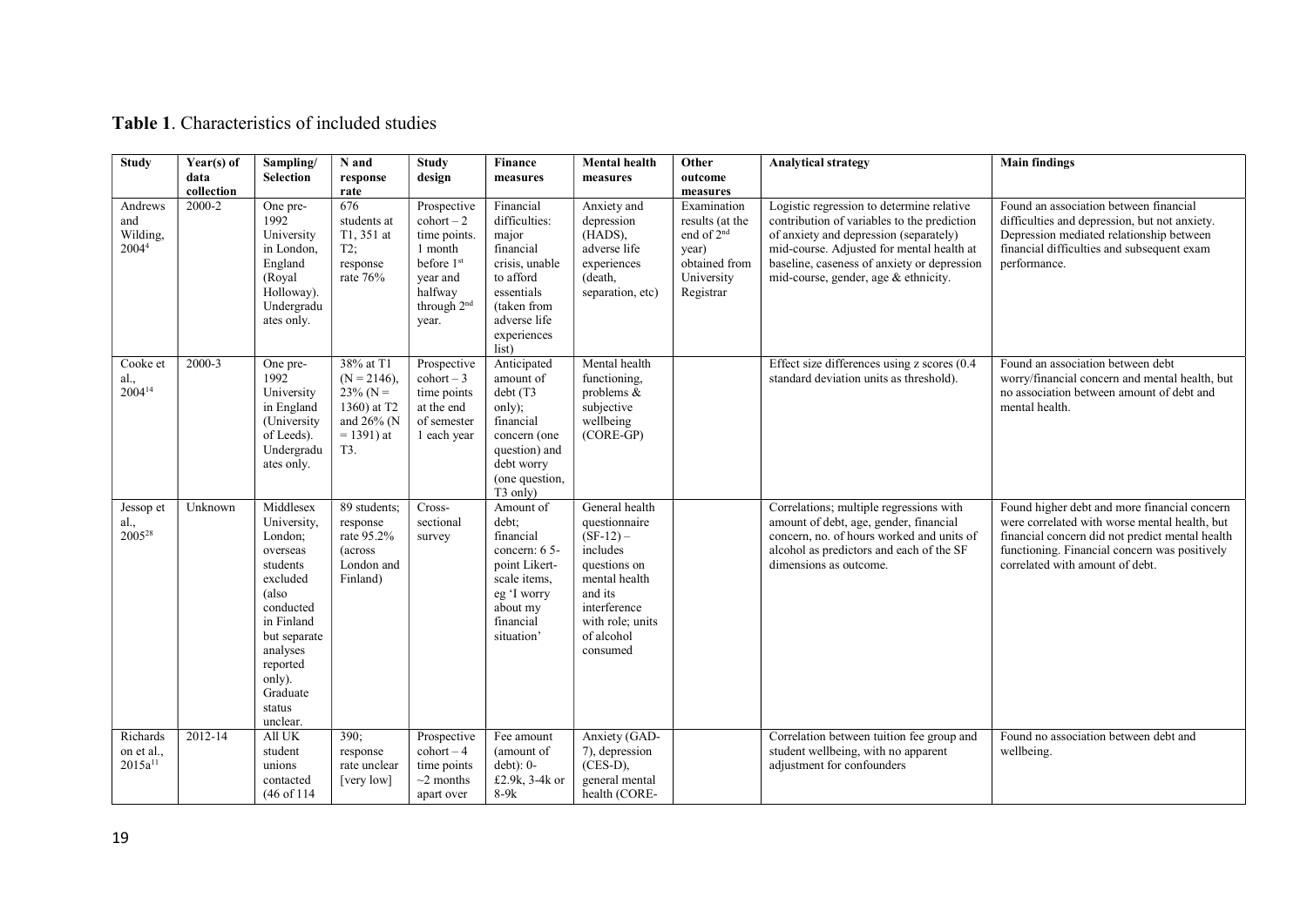|                                         |                                                  | agreed).<br>Undergradu<br>ates only.                                                                |                                                                                                                      | first 2 years<br>university                                                                                             |                                                                                                                                                                     | GP), stress<br>(PSS)                                                                                                             |                                                                                                                                                                                                                                                                                                                                                                                                                                         |                                                                                                                                                                                                                                                                                                                                  |
|-----------------------------------------|--------------------------------------------------|-----------------------------------------------------------------------------------------------------|----------------------------------------------------------------------------------------------------------------------|-------------------------------------------------------------------------------------------------------------------------|---------------------------------------------------------------------------------------------------------------------------------------------------------------------|----------------------------------------------------------------------------------------------------------------------------------|-----------------------------------------------------------------------------------------------------------------------------------------------------------------------------------------------------------------------------------------------------------------------------------------------------------------------------------------------------------------------------------------------------------------------------------------|----------------------------------------------------------------------------------------------------------------------------------------------------------------------------------------------------------------------------------------------------------------------------------------------------------------------------------|
| Richards<br>on et al.,<br>$2015b^{26}$  | Unknown                                          | All UK<br>student<br>unions<br>contacted<br>(46 of 114)<br>agreed).<br>Undergradu<br>ates only.     | 444<br>(completed<br>baseline<br>and at least<br>one other<br>time point);<br>response<br>rate unclear<br>[very low] | Prospective<br>$\text{cohort} - 4$<br>time points<br>3-4 months<br>apart over<br>first 2 years<br>at<br>university      | Financial<br>difficulties<br>over past 6<br>months (IFS)                                                                                                            | Attitudes<br>towards food<br>and eating<br>$(EAT-26)$                                                                            | Hierarchical linear multiple regressions to<br>test whether IFS at baseline predicted later<br>EAT-26 scores (and vice versa), after<br>adjusting for socioeconomic status,<br>baseline EAT, gender, ethnicity and age.<br>Significant findings repeated separately<br>for each gender.<br>Missing data replaced with the mode.                                                                                                         | Found financial difficulties predict more severe<br>long-term eating attitudes, for women only.<br>Mixed findings for a bidirectional relationship.                                                                                                                                                                              |
| Richards<br>on et al.,<br>$2017^{25}$   | 2012-14                                          | All UK<br>student<br>unions<br>contacted<br>(46 of 114)<br>agreed).<br>Undergradu<br>ates only.     | 454;<br>response<br>rate unclear<br>[very low]                                                                       | Prospective<br>$\text{cohort} - 4$<br>time points<br>$\sim$ 2 months<br>apart over<br>first 2 years<br>at<br>university | Financial<br>difficulties:<br>over past 6<br>months (IFS),<br>considering<br>abandoning<br>course for<br>financial<br>reasons; debt<br>stress and<br>view of loan   | Anxiety (GAD-<br>7), depression<br>$(CES-D),$<br>general mental<br>health (CORE-<br>GP), stress<br>(PSS), alcohol<br>use (AUDIT) | Linear hierarchical multiple regression<br>used to see whether financial variables<br>predicted mental health scores at each time<br>point, adjusting for age, gender, disability,<br>mature student status, ethnicity and mental<br>health at baseline. Regression models with<br>baseline IFS, socioeconomic status,<br>demographics and all mental health<br>measures to predict IFS at T2. Missing<br>data filled in with the mode. | Found an association between financial<br>difficulties and mental health cross-sectionally,<br>but mixed longitudinal findings. Evidence<br>points to a potential bidirectional relationship.<br>Greater subjective stress about debt predicted<br>worse mental health cross-sectionally, and at<br>the longest follow-up point. |
| Richards<br>on et al.,<br>$2018^{21}$   | 2012-14                                          | All UK<br>student<br>unions<br>contacted<br>(46 of 114)<br>agreed).<br>Undergradu<br>ates only.     | 408;<br>response<br>rate unclear<br>[very low]                                                                       | Prospective<br>$\text{cohort} - 4$<br>time points<br>$\sim$ 2 months<br>apart over<br>first 2 years<br>at<br>university | Amount of<br>debt;<br>financial<br>difficulties:<br>over past 6<br>months (IFS),<br>considering<br>abandoning<br>course for<br>financial<br>reasons; debt<br>stress | Psychosis risk<br>(Prodromal<br>Ouestionnaire-<br><b>Brief Version;</b><br>PQB)                                                  | Hierarchical multiple linear regression<br>with financial variables as predictors and<br>PQB score at baseline as outcome<br>(controlling for gender, age and ethnicity).<br>Significant variables entered into a<br>regression with PQB over time as<br>outcome.                                                                                                                                                                       | Found that debt stress and amount of debt are<br>not associated with psychosis risk. Some<br>indicators of financial difficulty are associated<br>with psychosis risk, but not others (IFS scores<br>were but considering abandoning was not). No<br>evidence of bidirectionality.                                               |
| Roberts<br>et al.,<br>1998 <sup>9</sup> | "Over the<br>past year'' -<br>1997-8<br>assumed. | Unknown<br><b>British</b><br>university.<br>Undergradu<br>ates $(83%)$<br>and<br>postgraduat<br>es. | 103:<br>response<br>rate unclear                                                                                     | Cross-<br>sectional<br>survey                                                                                           | Amount of<br>debt (see<br>findings<br>note);<br>financial<br>difficulties:<br>difficulty<br>paying bills,<br>considering<br>abandoning<br>course for                | General health<br>questionnaire<br>$(GHQ)$ ; drug<br>and alcohol<br>behaviour                                                    | Not reported                                                                                                                                                                                                                                                                                                                                                                                                                            | Found there is an association between mental<br>health and financial difficulties. Poorer mental<br>health was significantly related to difficulty<br>paying bills. People who had considered<br>abandoning for financial reasons had<br>significantly poorer mental health.                                                     |